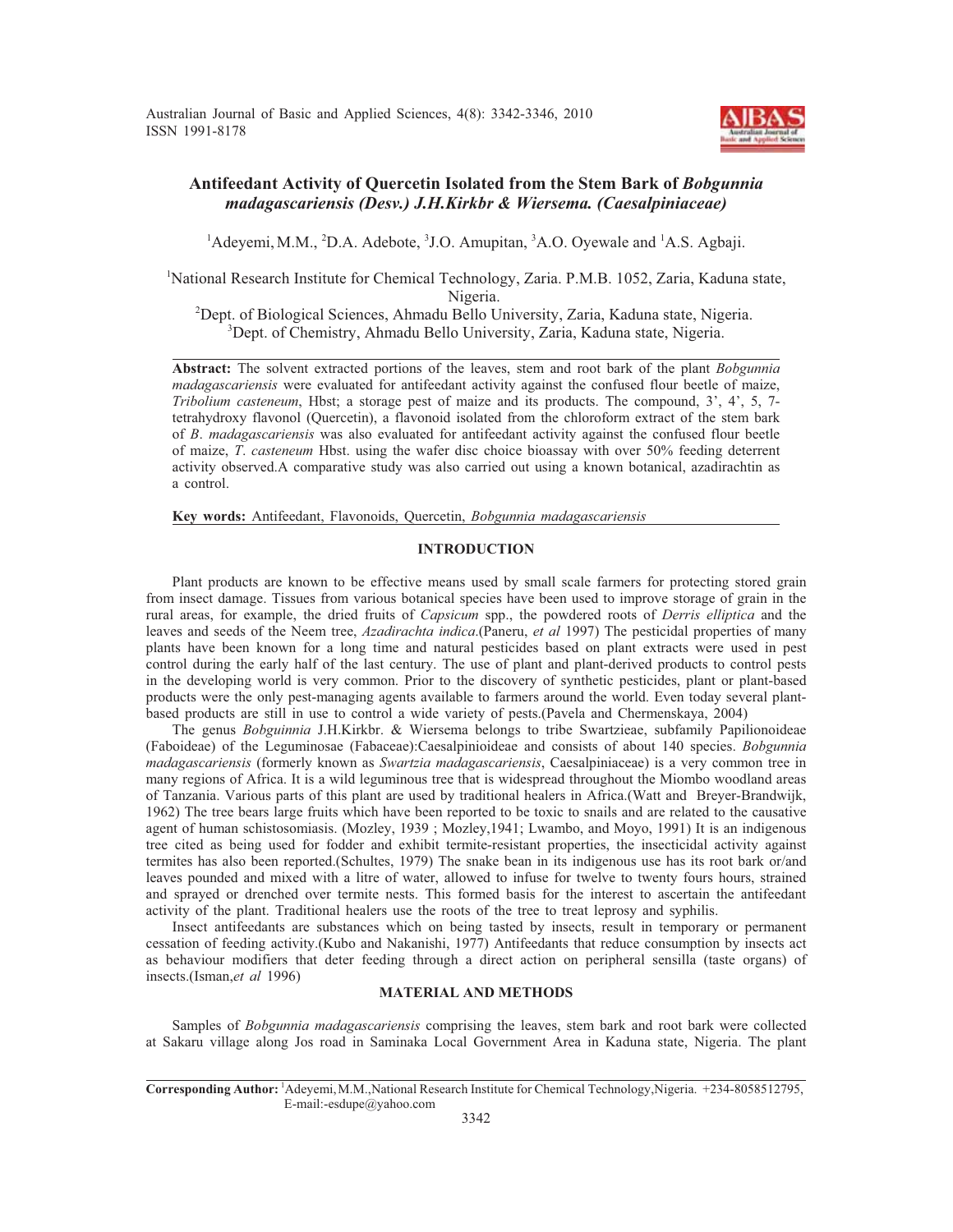### *Aust. J. Basic & Appl. Sci., 4(8): 3342-3346, 2010*

samples were authenticated at the Department of Biological Sciences, Ahmadu Bello University, Zaria and voucher specimen were deposited with Herbarium number 430. These plant materials were cut into smaller pieces, separated into leaves, stem and root barks, air-dried and pulverized using a blender.

The air-dried powdered stem barks (400g) were extracted exhaustively with n-hexane by maceration method. The n-hexane extract concentrated in *vacuo* yielded a light brown to greenish brown coloured oily substance 3.89 g (0.97%). The marc (378g) was extracted exhaustively by the Sohxlet extraction method with chloroform to give a reddish brown extract 43.93g (11.62%). Preliminary TLC was carried out on the Chloroform extract of *B. madagascariensis* stem bark and was further fractionated using Column chromatography with solvent mixture Chloroform: Ethyl acetate (1:1) (Silica gel, Particle size 0.13-0.25mm, 60-120 mesh). Preparative TLC using 20x20cm plates with thickness 0.5mm were used for the purification work carried out on the fractions for possible isolation of pure components. In all cases, detection of the various components was carried out using Model UVGL-58 Mineral light lamp with detection at 254 and366 nm.

Chemical characterization of purified active compound was done through IR [SHIDMAZU 8400S FTIR Spectrophotometer], and GC-MS, [MERCURY 200BB NMR Spectrophotometer] 1H- and C13-NMR spectral analyses. The mass spectra NMR were run and compared to reference standard compound from the library database.

The antifeedant wafer disc choice bioassay test method was used to determine the feeding inhibition rate.(Talukder and Howse, 1995) 11 Wheat wafer discs, made of finely ground flour and water and baked at 80°C were used as the test food or substrate. The discs (2.5 cm diameters within weights of 30-35mg) were saturated by dipping into the solvents and the test solutions in varying concentrations of 5.0 and 10.0mg/ml.

The feeding of the insects were recorded under two conditions: - on the discs treated with the solvent medium, this comprising of two untreated discs CC [Control]; on discs treated with the various extracts, this comprising of two treated (TT) discs (No-Choice Test). Each treatment was replicated five times. After 5-day feeding period, the discs were reweighed. A correction procedure was adopted to take into consideration the disc weight loss in calculating the amount of food consumed (FC) using a formula:  $FC = IW<sub>S</sub> - [(FW<sub>S</sub> x IV<sub>B</sub>)/FW<sub>B</sub>)]$ 

Where

FC = Calculated Food Consumed

 $IW = Initial weight of the water disc (control or treated),$ 

FW = Final Weight of the wafer disc (control or treated),

 $IW_B$  = Initial weight of the blank wafer disc (treated with solvent only but not offered to insects) and

 $FW<sub>B</sub>$  is the final weight of the blank wafer disc (treated with only solvents but not offered to insects).

After the feeding deterrency test was completed, to measure the activity of the test compounds, the Antifeedant Index AFI is used. The AFI is a measure of the percentage of the weight of the treated wafer discs consumed in comparison with the untreated wafer discs. That is:

$$
AFI = \underline{\text{%Weight of Treated Disc Consumed}} \qquad x \qquad 100
$$

%Weight of Treated Disc Consumed + %Weight of Control Disc Consumed

## The AFI values obtained are then converted to the feeding inhibition rate FI (%). FI (%) =  $(50 - AFI)$  x 2

An FI value under 30% when treated at 10mg/ml for a wafer disc is indicated as inactive in the study.(Morimoto,*et al* 2006)

The deterrent test activities were carried out on both the plant extract and the isolated constituent identified by spectroscopic techniques. A comparative deterrent test was also conducted on the methanol extract of the stem bark of the plant, the isolated quercetin and a known compound identified as a natural deterrent in plant material, Azadirachtin, from *Azadirachta indica* was used as a control.

## **RESULTS AND DISCUSSION**

#### *Antifeedant Tests:*

In the feeding deterrent tests, (Table I), it was observed that at a concentration of 10mg/ml, the methanol extract of the stem bark of the *B.madagascariensis* plant showed the highest deterrent activity against the red flour beetle, *Tribolium casteneum*. In the study, the *T. casteneum* were highly sensitive to all the test compounds except for the n-hexane extracts of the plant.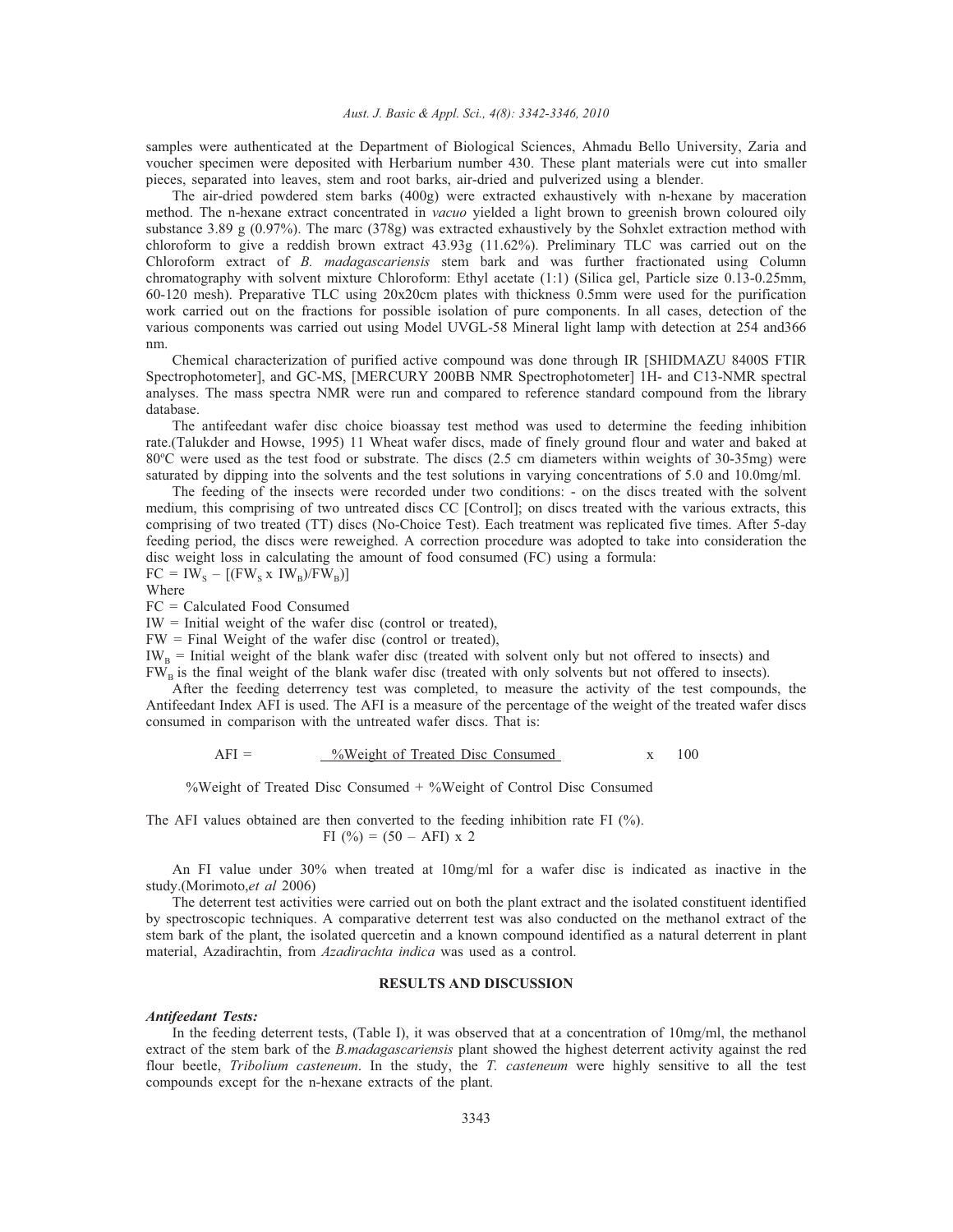| Aust. J. Basic & Appl. Sci., 4(8): 3342-3346, 2010 |  |  |  |  |  |  |
|----------------------------------------------------|--|--|--|--|--|--|
|----------------------------------------------------|--|--|--|--|--|--|

|    | Stem bark in varying solvent | Concentrations | Feeding            | <b>Status</b> |
|----|------------------------------|----------------|--------------------|---------------|
|    | of increasing polarities     |                | Inhibition rate(%) |               |
| a. | n-Hexane-BSNX                | $5.0$ mg/ml    | 10.14              | Inactive      |
| b. | n-Hexane-BSNX                | $10.0$ mg/ml   | 13.06              | Inactive      |
| c. | Chloroform-BSC               | $5.0$ mg/ml    | 51.94              | Active        |
| d. | Chloroform-BSC               | $10.0$ mg/ml   | 61.82              | Active        |
| e. | Methanol-BSME                | $5.0$ mg/ml    | 44.96              | Active        |
|    | Methanol-BSME                | $10.0$ mg/ml   | 63.04              | Active        |

**Table 1:** Results of the Feeding Deterrent tests of the solvent-extracted stem bark of *B. madagascariensis*

### *Characterization of Isolated Compound:*

The compound isolated was characterized using IR and NMR Spectrophotometric techniques. From the analyses, the compound was identified as 3', 4', 5, 7-tetrahydroxy flavonol (Quercetin).

IR  $v_{\text{max}}$  (Neat) cm<sup>-1</sup> 3282.40 (w), 1743.70 (w), 1666.75 (w), 1610.96(w), 1517.55(w), 1430.18(s), 1358.18(s), 1210.93 (w), 1094.07 (w), 1001.94 (w), 929.56(w), 882.18(w), 808.85(w), 705.01 (w), 590.36 (w).

Quercetin (70eV) m/z 348 [M<sup>+</sup>], 302(98), 257(15), 228(8), 201(8), 154(8), 136(9), 110(9), 70(4) and 23(3). Compound was obtained as a crystalline yellow solid (m.pt. 315 °C). The <sup>1</sup>H-NMR  $\delta$  (CD<sub>3</sub>OD):6.18(1H, d, J=1.7Hz),6.40(1H,d,J=1.7Hz) are due to meta-coupled protons of A-ring (H-6 and H-8) of a flavonoid nucleus. Signals at  $\delta = 6.89$  d= 8.3Hz, 7.68d, 2.5Hz and  $\delta = 7.55$ dd, 2.2Hz, 8.3Hz are assigned to H-5', H-2' and H-6' of the ring. The <sup>1</sup>H NMR spectrum showed protons at aromatic regions from 6- 8 ppm, and strong hydrogen bonding at 12.5ppm. These suggest a quercetin nucleus. (Mabry,*et al*1970 ; Markham,*et al* 1978) The 13C-NMR spectra revealed 15 carbon signals typical of flavonoid monoglycoside nucleus. The low field signal at 176.5ppm was due to the carbonyl group at C-4. Complete assignment was aided by DEPT, direct C-H correlation and HMBC. Thus the compound was identified as Quercetin. The NMR Spectral data values as reported in library reference is tabulated along side the observed NMR Spectra of the isolated Quercetin. The spectra compares very well with that reported in literature. (Chien-Chang,*et al*1993)



**Fig I:** Structure of Quercetin

|  |  |  |  | <b>Table 2:</b> <sup>1</sup> H and <sup>13</sup> C NMR data for Quercetin, 200MHz, DMSO- $d_6$ |  |
|--|--|--|--|------------------------------------------------------------------------------------------------|--|
|--|--|--|--|------------------------------------------------------------------------------------------------|--|

| Position       | <sup>1</sup> H of Quercetin compound | <sup>1</sup> H from          | <sup>13</sup> C of Quercetin compound | ${}^{13}C$ from |
|----------------|--------------------------------------|------------------------------|---------------------------------------|-----------------|
|                | from <i>B. madagascariensis</i>      | Lit. data                    | from <i>B. madagascariensis</i>       | Lit. data       |
| $\overline{c}$ |                                      |                              | 147.5                                 | 146.8           |
| 3              |                                      |                              | 136.4                                 | 135.6           |
| $\overline{4}$ |                                      |                              | 176.5                                 | 175.7           |
| 5              |                                      |                              | 161.4                                 | 160.6           |
| 6              | 6.18 (d, $J=1.7Hz$ )                 | $6.18$ (d, $2.0Hz$ )         | 98.9                                  | 98.1            |
| 7              |                                      |                              | 164.5                                 | 163.8           |
| 8              | 6.40 (d, $J=1.7Hz$ )                 | $6.40$ (d, $2.0 \text{Hz}$ ) | 94.0                                  | 93.3            |
| 9              |                                      |                              | 156.8                                 | 156.1           |
| 10             |                                      |                              | 103.7                                 | 103.0           |
| $1^{\prime}$   |                                      |                              | 122.6                                 | 121.9           |
| $2^{\circ}$    | 7.68 (d, J=2.5Hz)                    | $7.67$ (d, $2.2Hz$ )         | 115.8                                 | 115.1           |
| 3'             |                                      |                              | 145.7                                 | 145.0           |
| 4'             |                                      |                              | 148.4                                 | 147.6           |
| 5'             | 6.89 (d, $J = 8.3$ Hz)               | $6.89$ (d, $8.3Hz$ )         | 116.3                                 | 115.5           |
| $6^{\circ}$    | 7.55 (dd, J=12.3 Hz, 2.2 Hz)         | $7.53$ (dd, 8.6, 2.2 Hz)     | 120.7                                 | 119.9           |
| $5-OH$         |                                      |                              |                                       |                 |
| Other-         | 12.48 s                              | $12.42$ (s)                  |                                       |                 |
| OH grp         | $9.4 - 11.2$                         |                              |                                       |                 |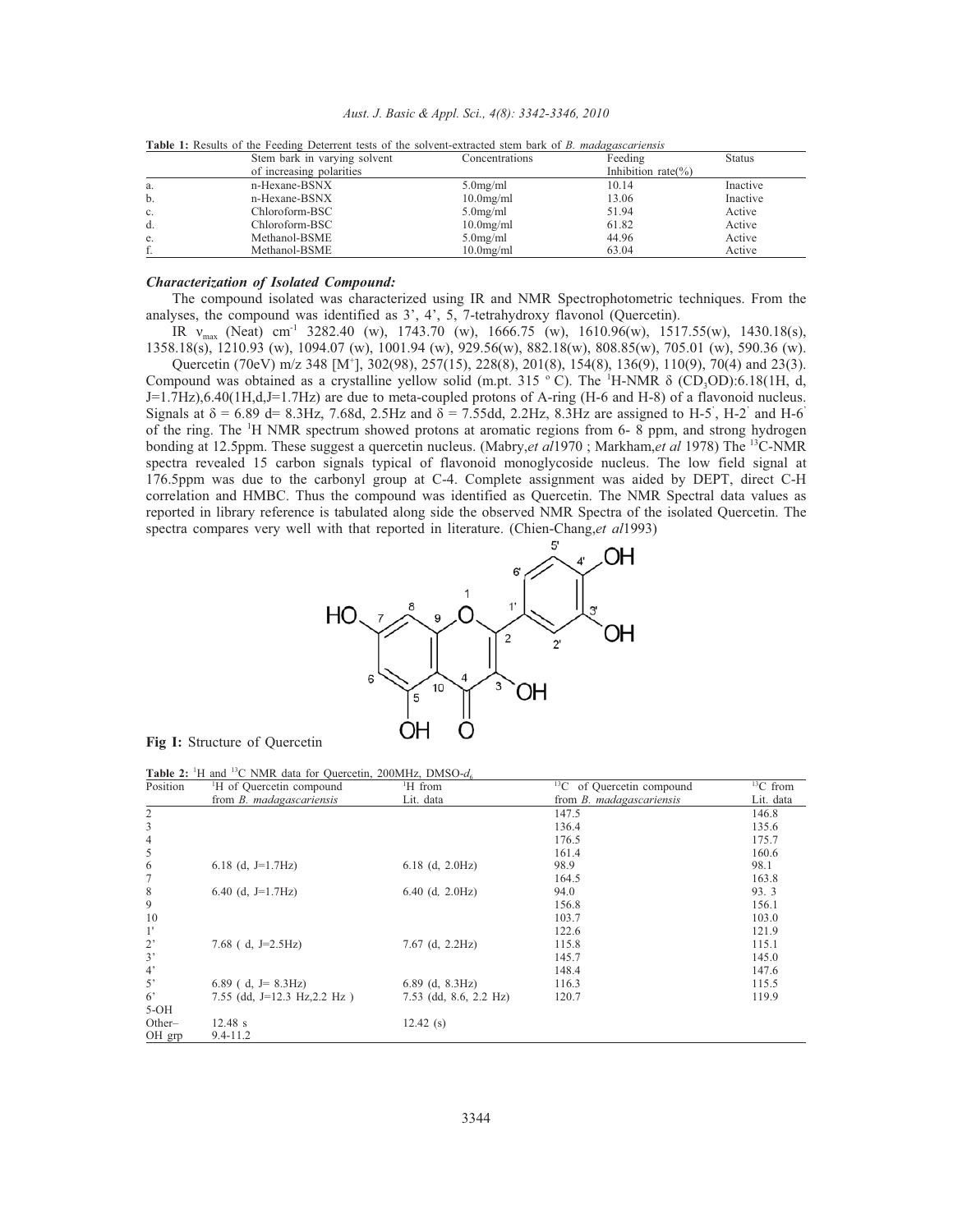#### *Aust. J. Basic & Appl. Sci., 4(8): 3342-3346, 2010*

| $-2$ $-2$ | isolated compound, Quercetin and the control, azadirachtin against the Red Flour Beetles, <i>Tribolium casteneum</i> .   |  |  |
|-----------|--------------------------------------------------------------------------------------------------------------------------|--|--|
| Table 3:  | Result of the Comparative Antifeedant Tests between the methanol extracts from the stem bark of B. madagascariensis, the |  |  |
|           |                                                                                                                          |  |  |

| S/N <sub>0</sub> | Extracts                     | Concentration (mg/ml) | Feeding Inhibition Rate $(\%)$ | Status |
|------------------|------------------------------|-----------------------|--------------------------------|--------|
|                  | Methanol Extract (Stem bark) | 5.0mg/ml              | 56.28                          | Active |
| <b>4.</b>        | Ouercetin                    | $2.0$ mg/ml           | 54.04                          | Active |
| <u>.</u>         | Azadirachtin                 | .0 $m$ g/ml           | 67.10                          | Active |
|                  |                              |                       |                                |        |

## *Comparative Antifeedant Tests:*

From the result obtained, the isolated quercetin had comparable activity at 2.0mg/ml with the crude extract of the plant (5mg/ml) indicating that it has potential to serve as an antifeedant against the stored product pest, the maize weevil, *T. casteneum*. It can also be deduced from this result that increasing concentration of the quercetin compound would lead to higher activity comparable to that of the standard reference (control) Azadirachtin used in the experimental set, though the azadirachtin compound had a higher antifeedant activity with feeding inhibition rate of 67.10% when compared to the isolated quercetin component (54.04%). From the various literature reports cited so far and the results obtained from the antifeedants tests obtained, a confirmation can be made as to the efficacy attributed to the plant by the traditional farmers.

Other reports(Chien-Chang,*et al*1993) have indicated that some partially purified flavonoids including quercetin have shown activity as a post-harvest pesticide against grains and legumes. The effects of partially purified flavonoids obtained from *Calotropis procera* (Ait.) R. Br. and six standard flavonoids on the adults and eggs of *Callosobruchus chinensis* (L.), reared on mung beans (*Vigna radiata* L.), have been studied. (Salunke *et al*. 2005) Quercetin is a well-known allelochemical inhibiting the growth of other plant species and is insecticidal.(Gressel, and Ammann, 2008)

In conclusion, there is an urgent need to build up reliable food production systems in developing countries. The tremendous post-harvest losses sustained in these countries due to physical, nutritional and quality deterioration of stored grains by insects and the detrimental impact of these losses on food security are well known. From the results obtained from the various antifeedant tests, the plant, *Bobgunnia madagascariensis* (Desv.) J.H.Kirkbr & Wiersema has the potential to serve as an antifeedant against the stored product pest of maize and maize flour, *Tribolium casteneum* Hbst. From the phytochemical screening analyses (Hassan, 2009), it was observed that several classes of secondary metabolites are present in all parts of the plant and the flavonoid isolated; quercetin could be attributed to the high level of antifeedant activity observed in the crude extracts.

### **ACKNOWLEDGMENT**

The authors wish to acknowledge the assistance of Dr. M. Bezabih of the Department of Chemistry, University of Botswana, for the NMR analysis. The effort of U.S Gallah of the Department of Biological Sciences, Ahmadu Bello University, Zaria, Nigeria in collection of the plant samples and NARICT Technologists W.D Ibrahim and E. Ali in preparation of the extracts is also appreciated.

### **REFERENCES**

Chien-Chang, S., C. Yuan-Shiun and H. Li-Kang, 1993. Nuclear Magnetic Resonance Studies of 5,7-Dihydroxyflavonoids. Phytochem, 34(3): 843-845.

Gressel, J. and K. Ammann, 2008 Genetic Glass Ceiling-Transgenics for Crop Biodiversity, pp: 268-270. The John Hopkins University Press, Baltimore.

Hassan, M.M., 2009. Evaluation of the Chemical Constituents and Antifeedant Activity of the plant *Bobgunnia madagascariensis* (Desv.) J.H.Kirkbr & Wiersema (Caesalpiniaceae), Ph.D Thesis, Ahmadu Bello University, Zaria, Kaduna state, Nigeria.

Isman, M.B., H. Matsuura, S. MacKinnon, T. Durst, G.H.N. Towers and J.T. Arnason, 1996. Phytochemistry of the Meliaceae: So many Terpenoids, so few Insecticides. Recent Advances in Phytochemistry, 30: 155–178.

Kubo, I. and K. Nakanishi, 1977. Insect Repellants and Antifeedants from African plants. In: Hedin, P.A (Ed), 1977. Host Plant Resistance to Pests. American Chemical Society, Washington, D.C., 157.

Lwambo, N.J. and H.G. Moyo, 1991. The Molluscicidal Activity of Seed pods of *Swartzia madagascariensis* on Marisacornuarietis. East Afr. Med. J., 68(10): 827-830.

Mozley, A., 1939 Freshwater Mollusca of Tanganyika Territory and the Zanzibar Protectorate. Transactions of the Royal Society of Edinburgh, 59: 687-730.

Mozley, A., 1941 Malachite in the control of Bilharzai. Brit. Med. J. October 11, 511.